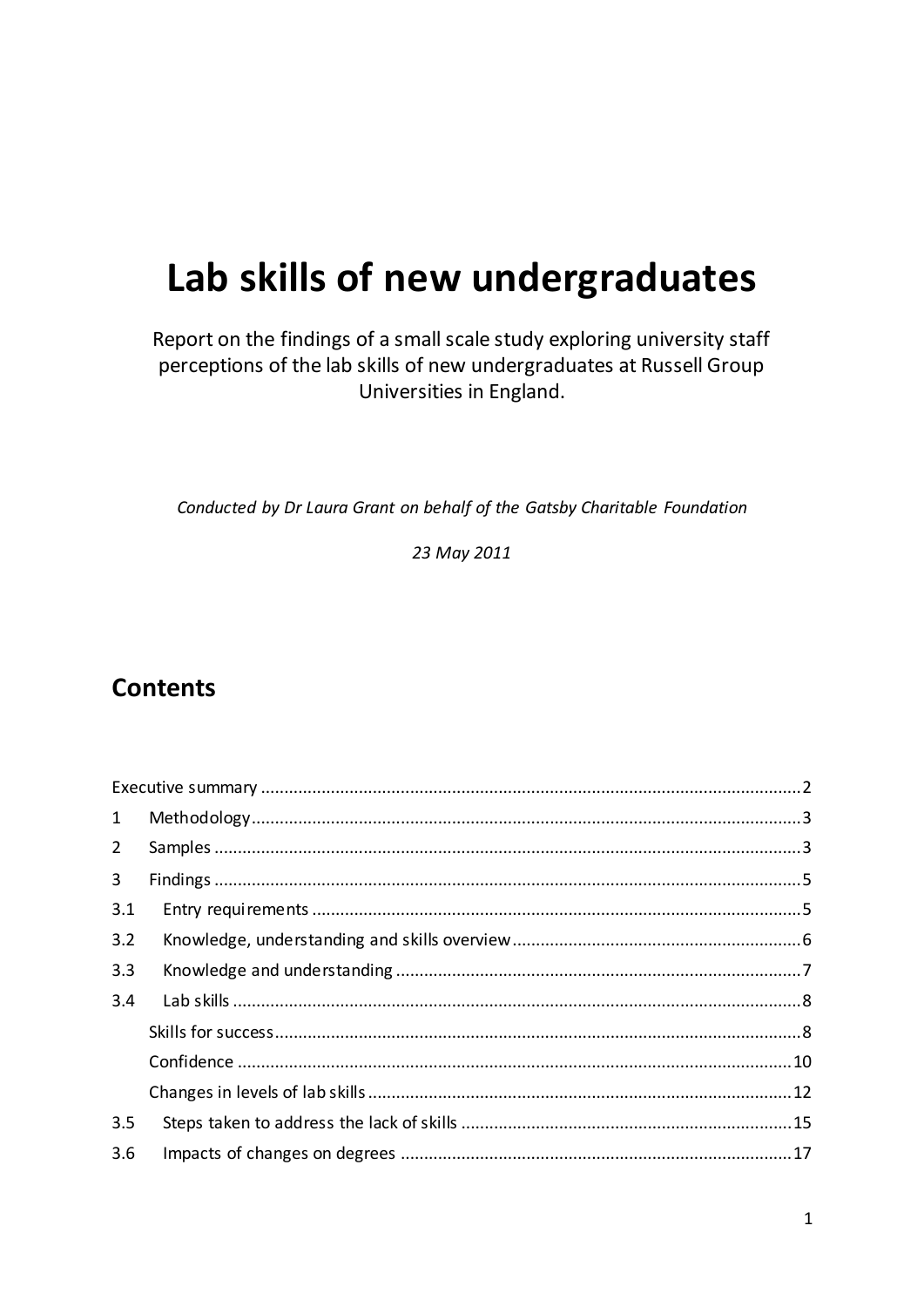## <span id="page-1-0"></span>**Executive summary**

*By the time they come to university we should be teaching them advanced lab skills, we should be teaching them concepts and so on rather than how to use a microscope.* 

In April/May 2011 an electronic survey was developed to examine university staff perceptions of the standard of laboratory skills possessed by students with science A levels from schools in England and Wales. The survey was distributed to admissions tutors and those involved in first year lab teaching in Biological Sciences, Chemistry and Physics departments in Russell Group universities in England. Of a contact list of 75, 34 respondents completed the survey (45%). Twelve of these respondents also participated in a follow-up telephone interview.

The main findings are:

- Across the board respondents that new undergraduates lack at least some confidence in the lab (100%), and are not well equipped with lab skills (97%).
- Over half (57%) felt that the level of lab skills had declined in the last five years, compared to 29% and 37% that reported a decline in levels of new undergraduates' knowledge and understanding respectively.
- This was despite all respondents (100%) stating they had increased the grades required for entry to their courses.
- Some said the decline was gradual and had taken place over the last 10-20 years, others felt it had become more pronounced in the last 3-5 years.
- Some felt there was little or no real decline, but that university teachers were becoming more aware of new undergraduates' skill levels and adapting accordingly.
- The largest factor contributing to the lack of skills was cited as students' limited exposure to practical work at school. Respondents reported teaching students that had done very little practical work and whose teachers relied heavily on demonstrations and/or videos. Decreasing levels of 'hands-on' practicals in school was seen as linked to the decline in skills of new undergraduates. Some also said that the proportion of their cohort with limited exposure was increasing.
- University teaching staff had made a number of changes to their lab-based teaching:
	- $\circ$  Simplifying first year lab courses by providing more step-by-step instructions, removing complex experiments or allowing more time;
	- o Increasing the focus and/or time spent on basic skills;
	- o Increasing the levels of support through more staff time or demonstrators;
	- o Introducing online pre-labs
- It appears that three factors interacted to stimulate the changes: a deficit and/or decline in students' lab skills, awareness of student needs and general improvements or new/good practices in teaching and learning i.e. not all the changes were down to poor/declining skills, but this was a factor for some.
- Some interviewees felt that the changes they had made across their teaching (including labs) had an impact on the level of the degree that their students would leave with. A few felt that a current four year degree was equivalent to a three year degree a decade ago. Others felt there was little or no impact on this.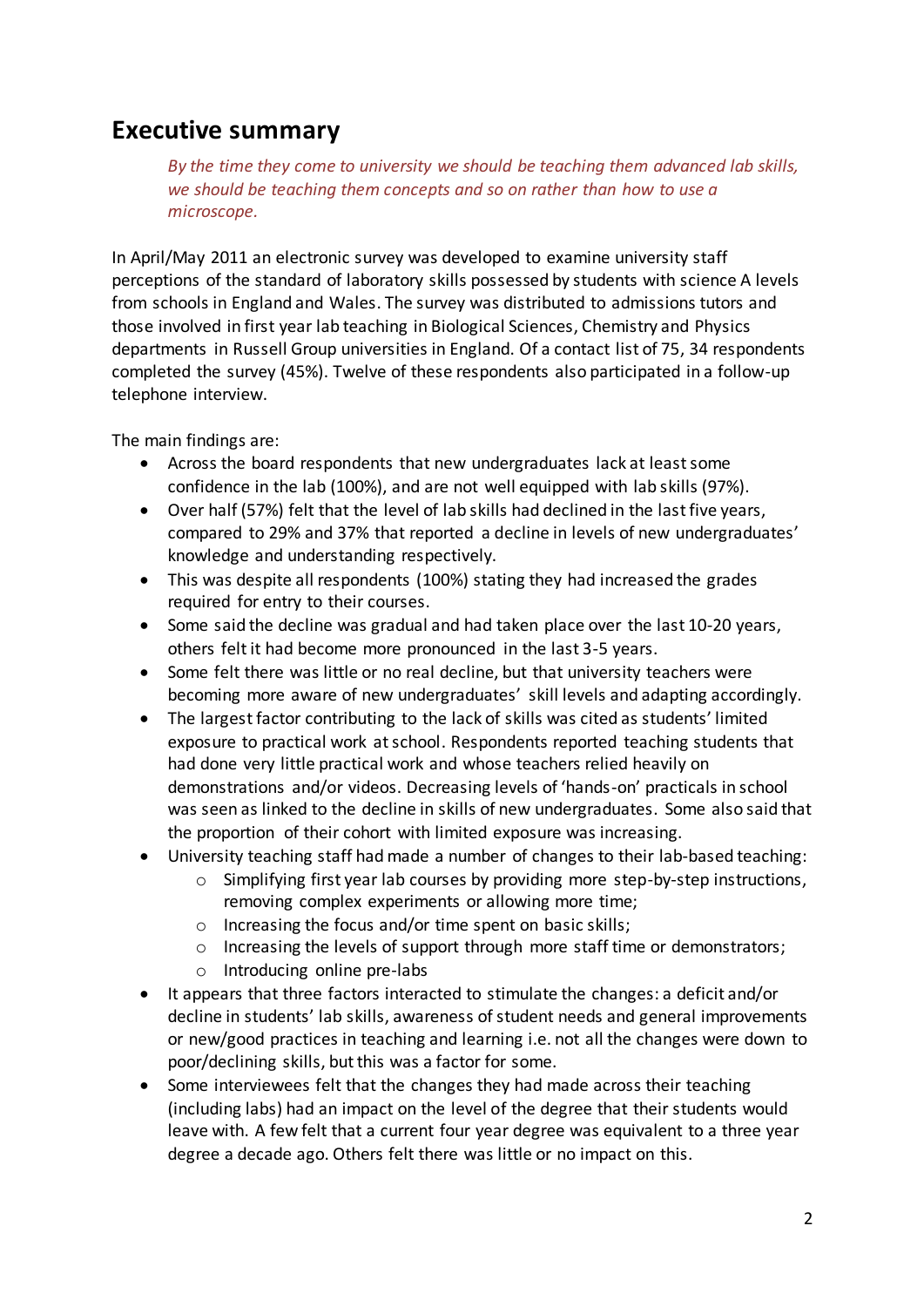# <span id="page-2-0"></span>**1 Methodology**

In April/May 2011 an electronic survey was developed to examine university staff perceptions of the standard of laboratory skills possessed by students with science A levels from schools in England and Wales.

It was decided to focus on Russell Group universities in England for several reasons:

- Practicality: the timescale of the study was tight and this gave a useful focus;
- These institutions were most likely to have traditional Biological Sciences, Chemistry and Physics departments where appropriate staff could be identified;
- These universities would tend to have the highest entry requirements, so changes in skill levels identified here might be indicative of changes across the HE sector.

A contact list of admissions tutors and staff involved in teaching first year practicals was developed through web-based and telephone research. We also used personal contacts in some institutions to identify potential respondents.

The survey was distributed directly to 75 potential respondents. As well as those on the initial list, a number of respondents replied with suggestions of colleagues that might give a useful response. These individuals were subsequently contacted and added to the database (i.e. included in the 75). Nine of these contacts were sent a link to forward to others, so the list of potential respondents is likely to be higher than 75 but this is not possible to know. In one department, the contacts discussed the survey and a single response was submitted by a representative. This may have been the case in other institutions, but it was not reported.

# <span id="page-2-1"></span>**2 Samples**

The survey distribution period fell over the bank holiday weekend, close to the Easter break. This meant that many universities were closed or staff were on leave until the last few days the survey was open.

Thirty-nine responses to the survey were received and 34 completed the survey. Of the 75 people contacted this represents a 52% response rate and a 45% completion rate. Given the timing of the survey, these are strong response rates that reflect the study participants' interest in this issue. All (100%) of respondents gave permission for their feedback to be used as evidence in the Select Committee inquiry.

At the end of the survey, respondents were invited to participate in a telephone interview. Eighteen participants opted in and twelve were successfully contacted to discuss the issue further.

Twelve of the 15 Russell group universities are represented in the survey sample with between 1 and 5 responses. Those excluded are UCL, King's and Warwick. Eight institutions were represented with between one and three telephone interviews.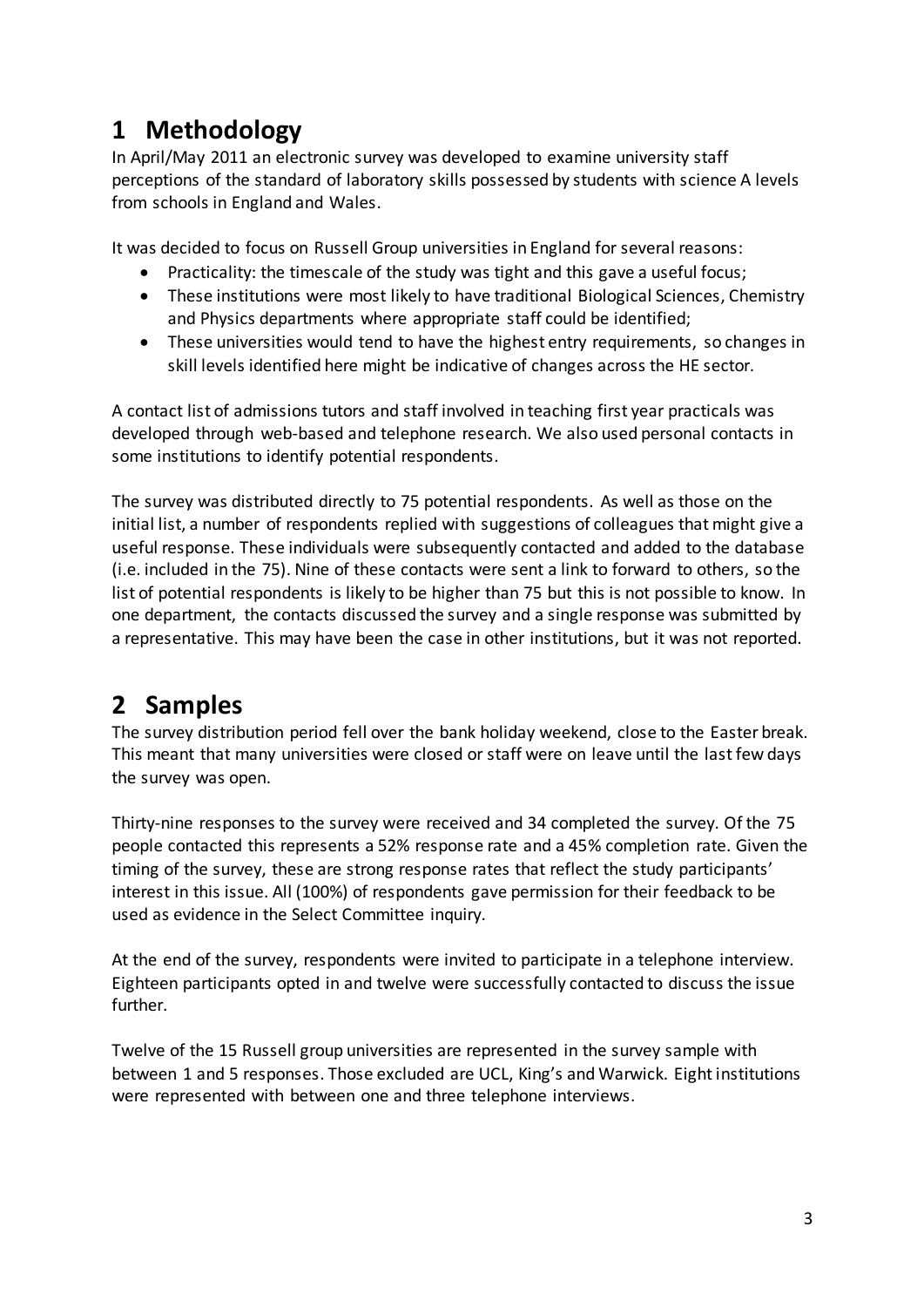| Institution                 | # responses   |
|-----------------------------|---------------|
| Imperial College London     |               |
| <b>Newcastle University</b> | 1             |
| University of Birmingham    | 1             |
| University of Bristol       | 3             |
| University of Cambridge     | 5             |
| University of Leeds         | 1             |
| University of Liverpool     | 3             |
| University of Manchester    | 5             |
| University of Nottingham    | 2             |
| University of Oxford        | 4             |
| University of Sheffield     | 4             |
| University of Southampton   | $\mathfrak z$ |
| (blank)                     | 5             |
| <b>Grand Total</b>          | Зd            |

Respondents were also asked to state what department they came from. These were grouped broadly into three categories: Chemistry, Physics and Biological Sciences. Physics included Physics and Astronomy departments, while Biological Sciences encompasses Life Sciences, Plant Biology and Animal Sciences. Engineering staff were not targeted, so the respondent from that discipline may have completed the survey after having it forwarded by a colleague.

| <b>Subject</b>             | <b>Survey</b> | <b>Interviews</b> |
|----------------------------|---------------|-------------------|
| Chemistry                  | 14 (41%)      |                   |
| Physics                    | 14 (41%)      |                   |
| <b>Biological Sciences</b> | 5(15%)        |                   |
| Engineering                | 1(3%)         |                   |

Respondents from the Biological Sciences are under-represented in the survey sample; however it was possible to interview all the respondents that opted in from that discipline.

There was a balance between admissions tutors and lab managers in both interview and esurvey samples. Note that the term 'lab manager' in this case refers to those that run and teach first year labs, rather than a lab manager that might oversee the smooth running of the facilities. There was some ambiguity about this term: where respondents wrote something into the 'other' field that fit this description their responses were recoded as lab managers.

| Role                             | <b>Survey</b> | <b>Interviews</b> |
|----------------------------------|---------------|-------------------|
| <b>Admissions Tutor</b>          | 13            |                   |
| Lab manager                      | 13            |                   |
| Admissions tutor and lab manager |               |                   |
| Other                            |               |                   |
| <b>Blank</b>                     |               |                   |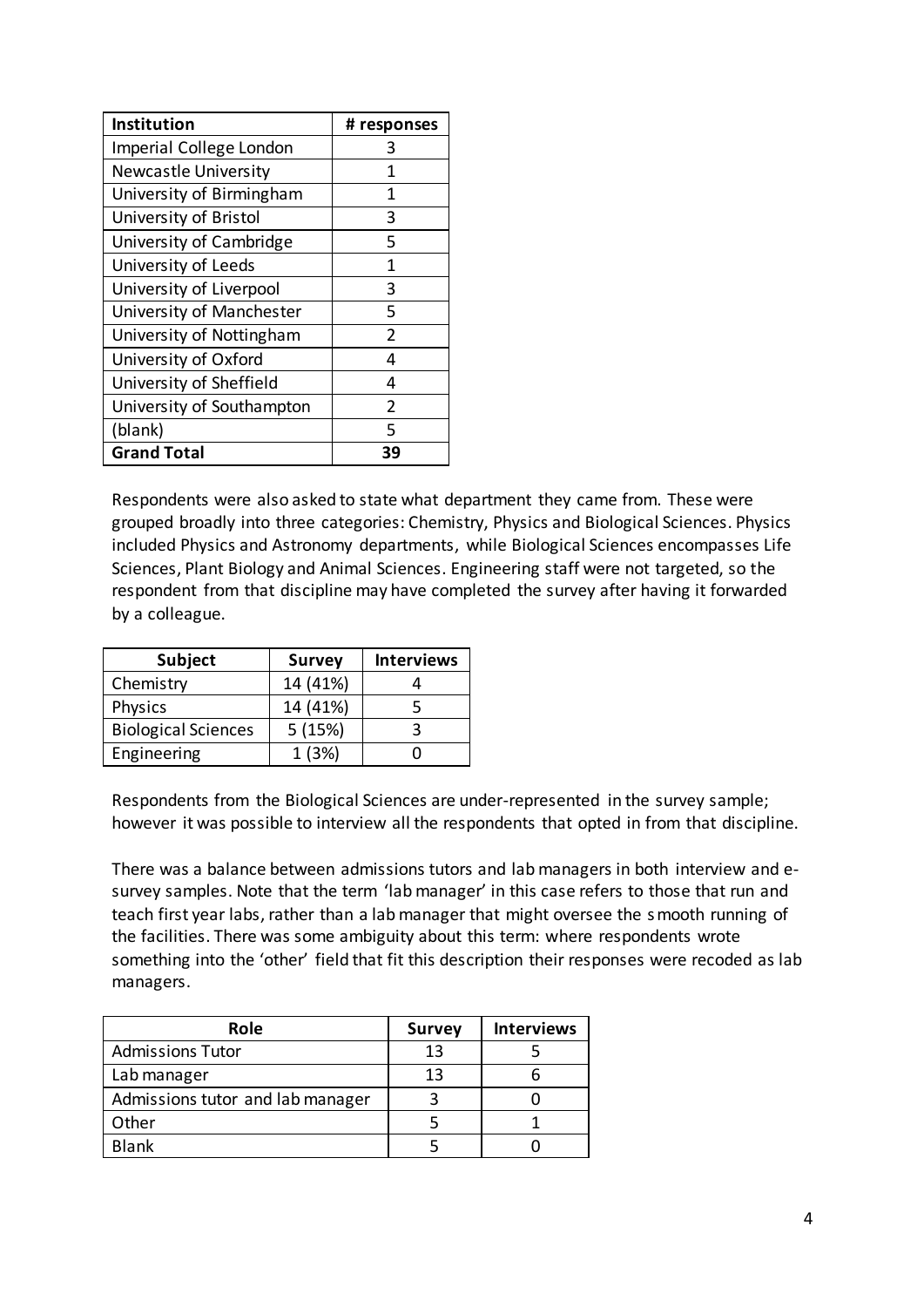'Other' responses (some were recoded as lab manager) were:

- University Teacher (undergraduate teaching & labs)
- Director of Teaching and Learning
- Director of Laboratory Learning and Teaching
- Director of Teaching
- joint "Head of Class" for first year practical classes
- College Senior Chemistry Tutor
- Director if (Undergraduate) Teaching
- Associate Dean Education
- Biology Programme Director; Plant Science Programme Director
- Level 1 Practical Co-ordinator

The table below shows how many years respondents had been teaching undergraduates. From the interviews, it was clear that for some these were not all at the same institution, although others had been at the same institution for longer and were able to describe changes that had taken place over the last decade or more.

| Number of years teaching undergraduates | <b>Survey</b> | <b>Interviews</b> |
|-----------------------------------------|---------------|-------------------|
| 5 or under                              |               |                   |
| $6 - 10$                                |               |                   |
| $11 - 15$                               |               |                   |
| $16 - 20$                               |               |                   |
| 21 or over                              |               |                   |

# <span id="page-4-0"></span>**3 Findings**

Throughout this report the e-survey and interview findings are presented side-by-side. To distinguish between the two, e-survey quotes are highlighted in *blue text* and interview quotes are highlighted in *red text*.

## <span id="page-4-1"></span>*3.1 Entry requirements*

As expected with the Russell Group universities, entry requirements were high. The lowest reported entry requirement was BBB at A level (for one chemistry department and one Biological Science department). All others asked for at least one A, with many asking for AAA. Several also now asked for at least one A\* at A level. The highest entry requirement reported was A\*AAA. Some distinguished between BSc and MSci courses, with MSci requiring higher grades.

All respondents (100%) had increased the grades required for their courses. There was little change in the subjects required apart from a few with a greater emphasis on maths. The exception was biological sciences: two respondents said that they are less strict on the additional science and allow entrants with, say, geography or psychology rather than chemistry. This was also reflected in the interviews, where one said it this had been relaxed to increase the number of eligible entrants.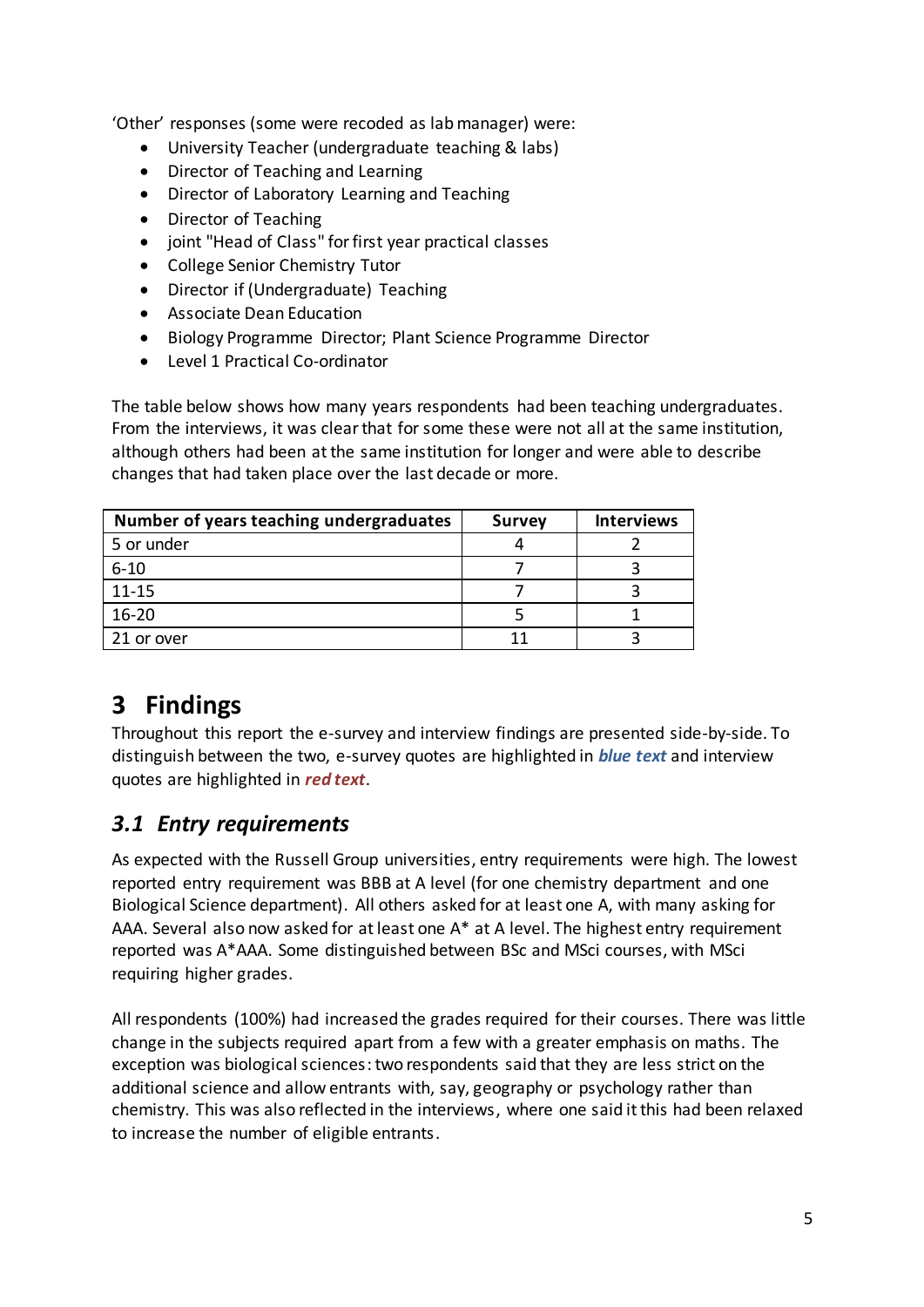## <span id="page-5-0"></span>*3.2 Knowledge, understanding and skills overview*

The chart below summarises respondents' perceived changes in the levels of knowledge, understanding and lab skills of new undergraduates.



The largest proportion of respondents reported a decline in lab skills among new undergraduates, compared to knowledge and understanding.

Respondents were also asked in which area they had seen the biggest change. Results are presented below.



A third (35%) of respondents reported that there was the largest change in lab skills. A similar proportion (32%) said they did not know, for some this was because they did not teach in the lab, or taught mainly in the lab and had little exposure to students in other learning environments.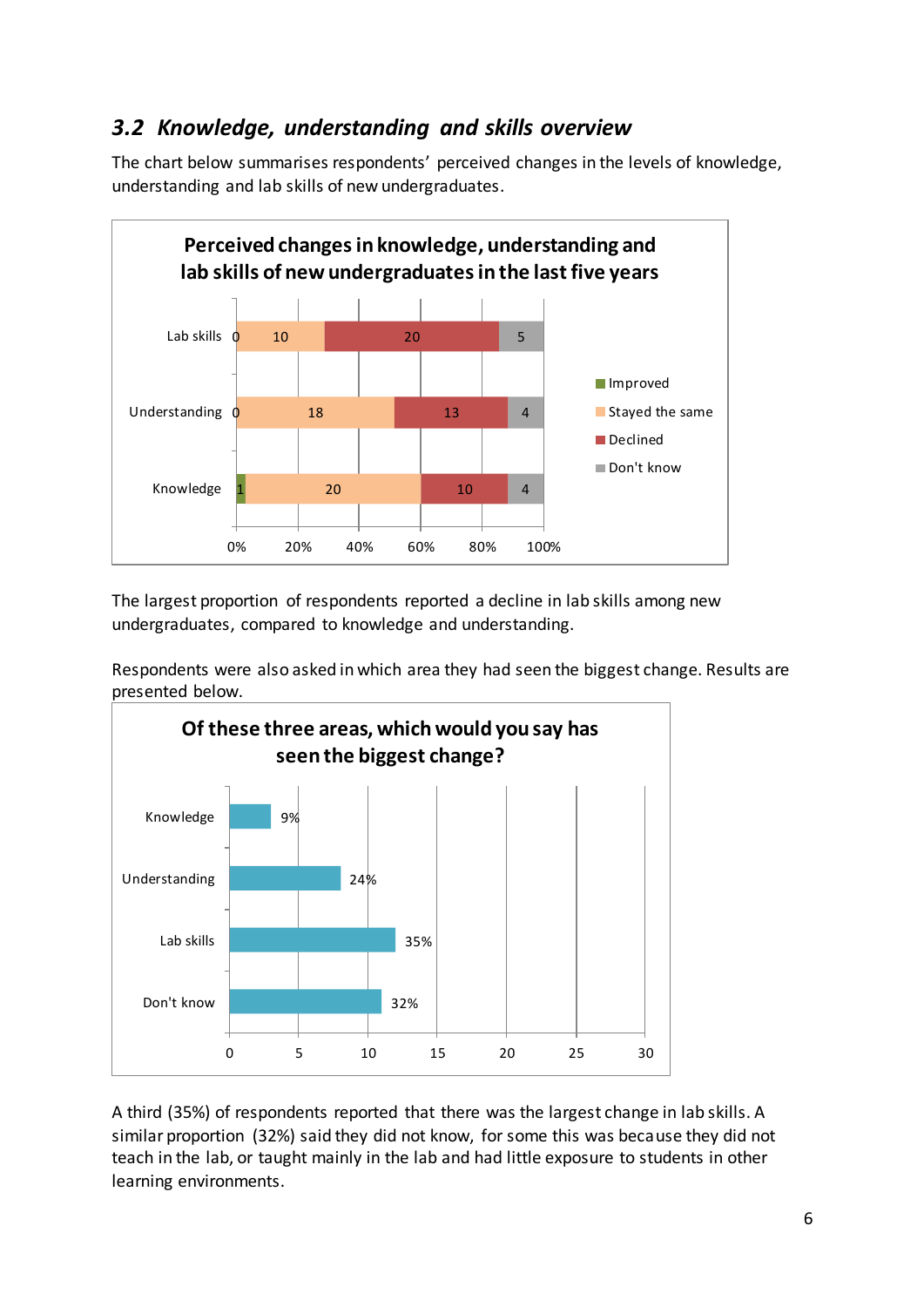Findings from the rating questions were crosstabulated by subject and by respondent role (admissions tutor/lab manager). Given the small sample sizes, it was difficult to identify trends. Lab managers appeared to be more likely to cite a decline in lab skills than admissions tutors or others. They were also more likely to cite a lack of skills or confidence in the lab than others. There was a slight trend that those from physics departments gave more negative responses, but this may well be down to the natural fluctuations in responses rather than an actual link. Still, this would be worth exploring further in a future study.

A more detailed breakdown of responses to the questions about knowledge, understanding and skills are provided in the next sections.

## <span id="page-6-0"></span>*3.3 Knowledge and understanding*

Respondents were asked:

*Over the last five years, have you noticed a change in the level of knowledge among new undergraduates entering your university directly from the English/Welsh school system?* 

*By 'knowledge' we are referring to their familiarity with different topic areas within your subject.*

Responses were:

- 1 (3%) felt the level of knowledge had improved among new undergraduates
- 20 (57%) felt the level of knowledge had stayed the same
- 10 (29%) felt the level of knowledge had declined among new undergraduates
- $\bullet$  4 (11%) said they did not know

Respondents noted that changes in school science meant that students come with different knowledge, rather than less knowledge. Several commented that the difference meant there was less knowledge that was relevant to the subject at university level. Some commented that there was less breadth of relevant knowledge as well as less depth. A few (especially physicists) commented on a decrease in levels of mathematical knowledge.

*Students do not know fewer things, but know less that is relevant to University chemistry.* 

The next question was:

*Over the last five years, have you noticed a change in the level of understanding among new undergraduates entering your university directly from the English/Welsh school system?* 

*By 'understanding' we are referring to a deeper grasp of concepts and processes, rather than a recall of facts.*

Responses were:

- 0 (0%) felt the level of understanding had improved among new undergraduates
- 18 (51%) felt the level of understanding had stayed the same
- 13 (37%) felt the level of understanding had declined among new undergraduates
- $\bullet$  4 (11%) said they did not know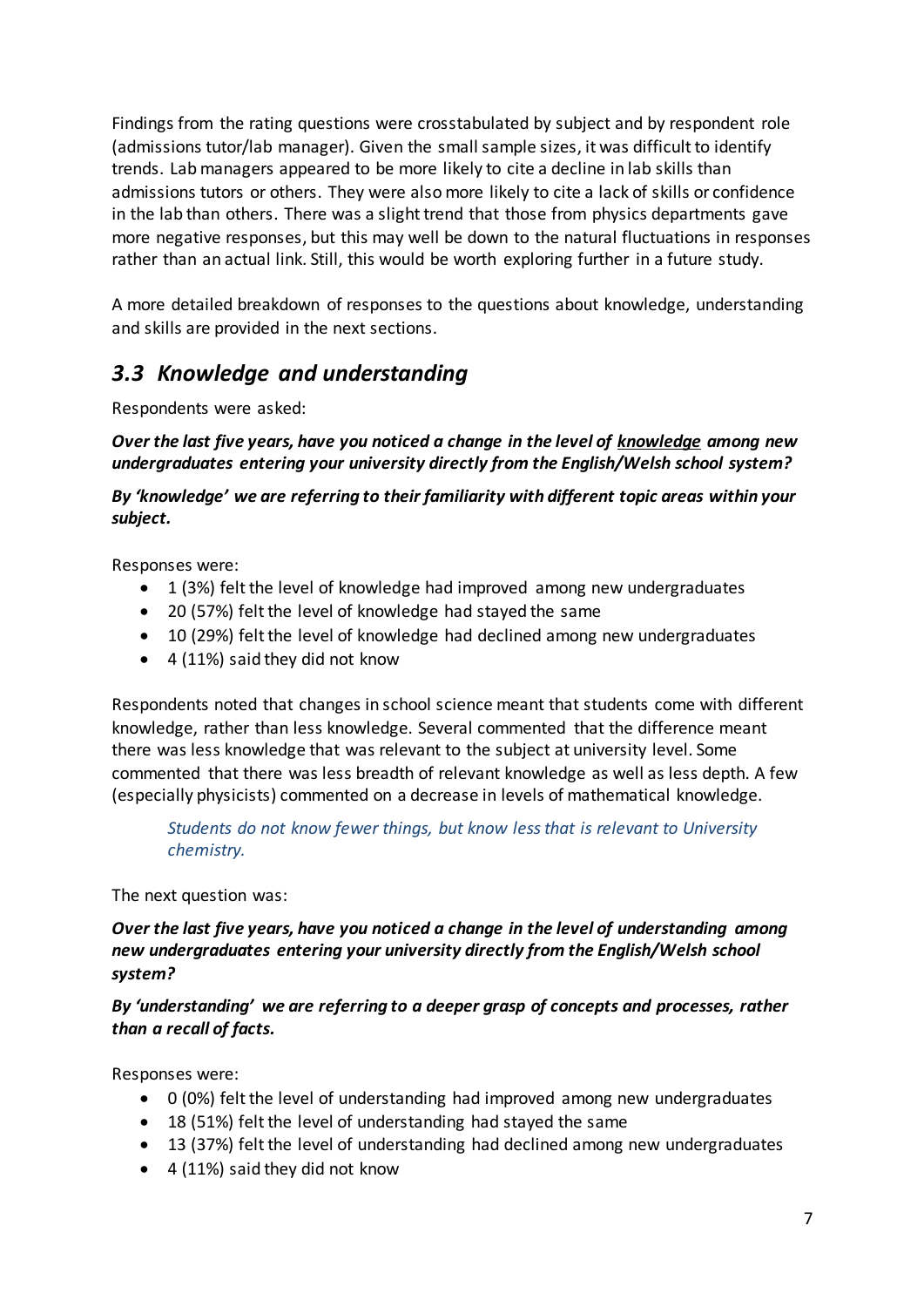Several respondents commented that students find it difficult to link concepts together and solve problems independently.

*There seems to be a lack of recognition of the connections which exist between areas for many students. This hampers their holistic grasp of topics.*

Several also commented on a decline in mathematical ability

*There appears to be a steady decline in the ability to define and solve problems mathematically. There seems to perhaps be a trend to more rote learning of solutions to specific problems at school.*

One also hinted at the greater range of abilities, a theme that was further explored in the follow-up interviews.

*With our increased entry requirements we have some excellent students with a deep understanding of concepts but our average to lower ability students struggle more now than 10 years ago*

#### <span id="page-7-0"></span>*3.4 Lab skills*

#### <span id="page-7-1"></span>**Skills for success**



Excluding those that said they 'don't know', a large majority (97%) of e-survey respondents rejected the idea that students come well equipped. Half (50%) said students come poorly equipped. Lack of time spent doing practicals at school and the fact that students do not have access to certain pieces of equipment that university teachers might expect were raised in the open responses.

*Lack of experience. A lab skill is not a formula that can be taught once and applied by rote. It is the integrated experience of what works and what does not.*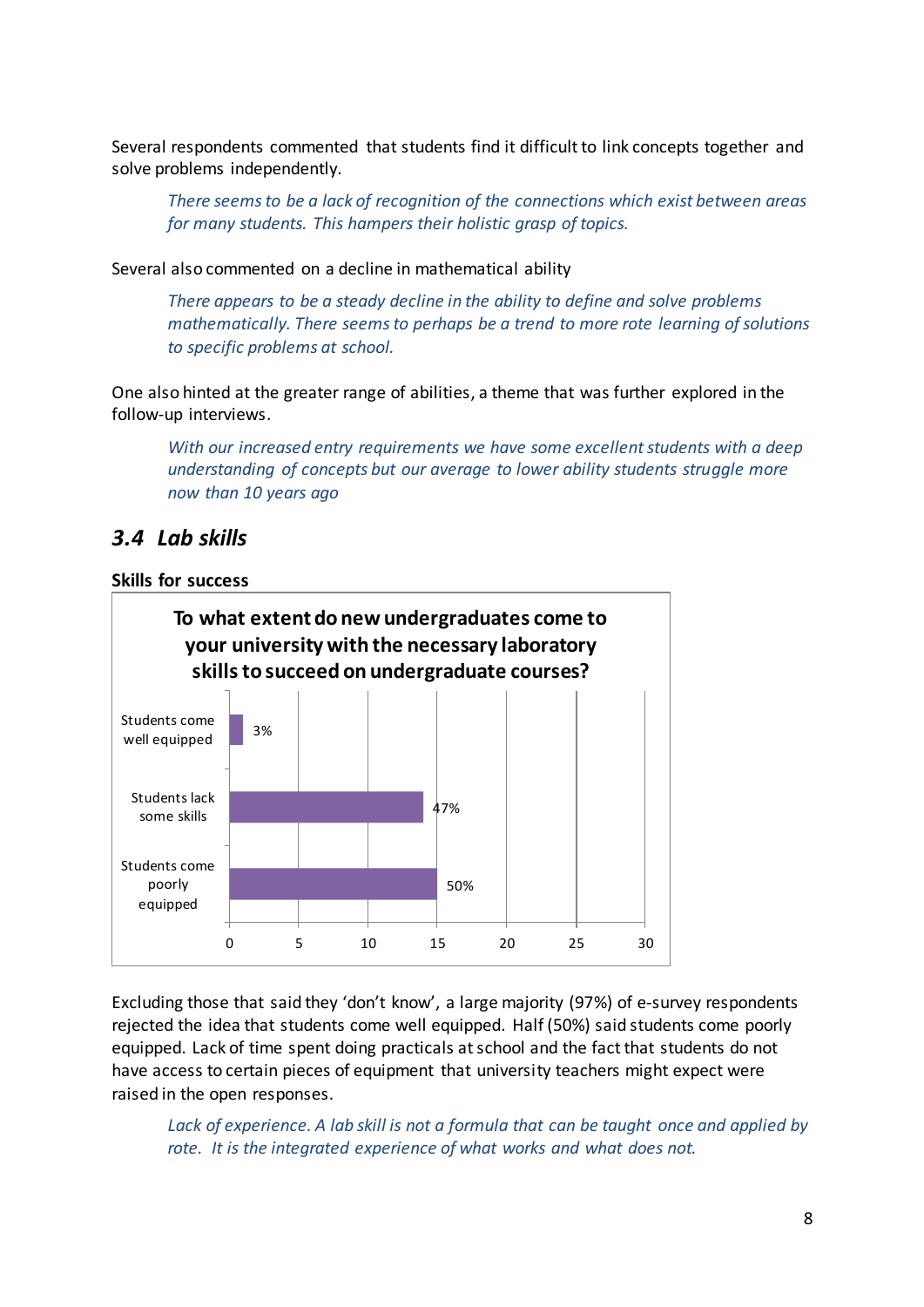A few also commented on the diversity of experience levels, and how the university adapts.

*The point is that we at the university have to adapt to accommodate the students whatever preparation they have had before.*

E-survey respondents were also asked which specific skills new undergraduates have, and which they lack. Responses here are broken down by subject.

| Subject area                  | Lab skills students are<br>perceived to have                                                                                                                                      | Lab skills students are perceived to lack                                                                                                                                                                                                                                                                                                                                                       |
|-------------------------------|-----------------------------------------------------------------------------------------------------------------------------------------------------------------------------------|-------------------------------------------------------------------------------------------------------------------------------------------------------------------------------------------------------------------------------------------------------------------------------------------------------------------------------------------------------------------------------------------------|
| Biological<br><b>Sciences</b> | Experimental design                                                                                                                                                               | <b>Mathematical skills</b><br>$\bullet$<br>Manual dexterity<br>$\bullet$<br>Making observations (including<br>$\bullet$<br>identification skills) and drawing<br>Use of microscopes and other<br>$\bullet$<br>equipment                                                                                                                                                                         |
| Chemistry                     | <b>Basic skills (titrations</b><br>mentioned by several,<br>also weighing)<br>Manipulating common<br>glassware<br>One said that students<br>were keen to do the<br>practical work | Although one respondent said students<br>$\bullet$<br>were able to use common glassware,<br>several commented that they lacked<br>skill in handling glassware, especially<br>more modern equipment.<br>Error estimation<br>٠<br>Making and recording observations<br>$\bullet$<br>Thinking about what they are doing<br>while they are doing it'<br>Presenting data and writing up<br>$\bullet$ |
| Physics                       | Competent with<br>computers and IT                                                                                                                                                | Ability to set up apparatus<br>$\bullet$<br>Ability to take accurate measurements<br>Awareness of experimental error<br>$\bullet$<br>Technical and manual ability<br>Initiative in the lab<br>Lab report writing<br>Electronics                                                                                                                                                                 |

Interviewees gave further examples that highlighted the extent of the issue:

*They can't apply these tools and these skills outside the narrow environment in which they were taught.* 

*They'll know you need a volumetric flask but if I go down and say to them can you make an accurate solution they wouldn't know how to do it because I've not said you need to use a volumetric flask to do it. That wouldn't come up in an exam because on the practical exam they would have their equipment given to them so they don't have to think about it. In my lab all the glassware's around and they pick what glassware they want to use.* 

Interviewees were also asked specifically about lab books and about health and safety. All said that students had very limited experience of using lab books prior to university. Some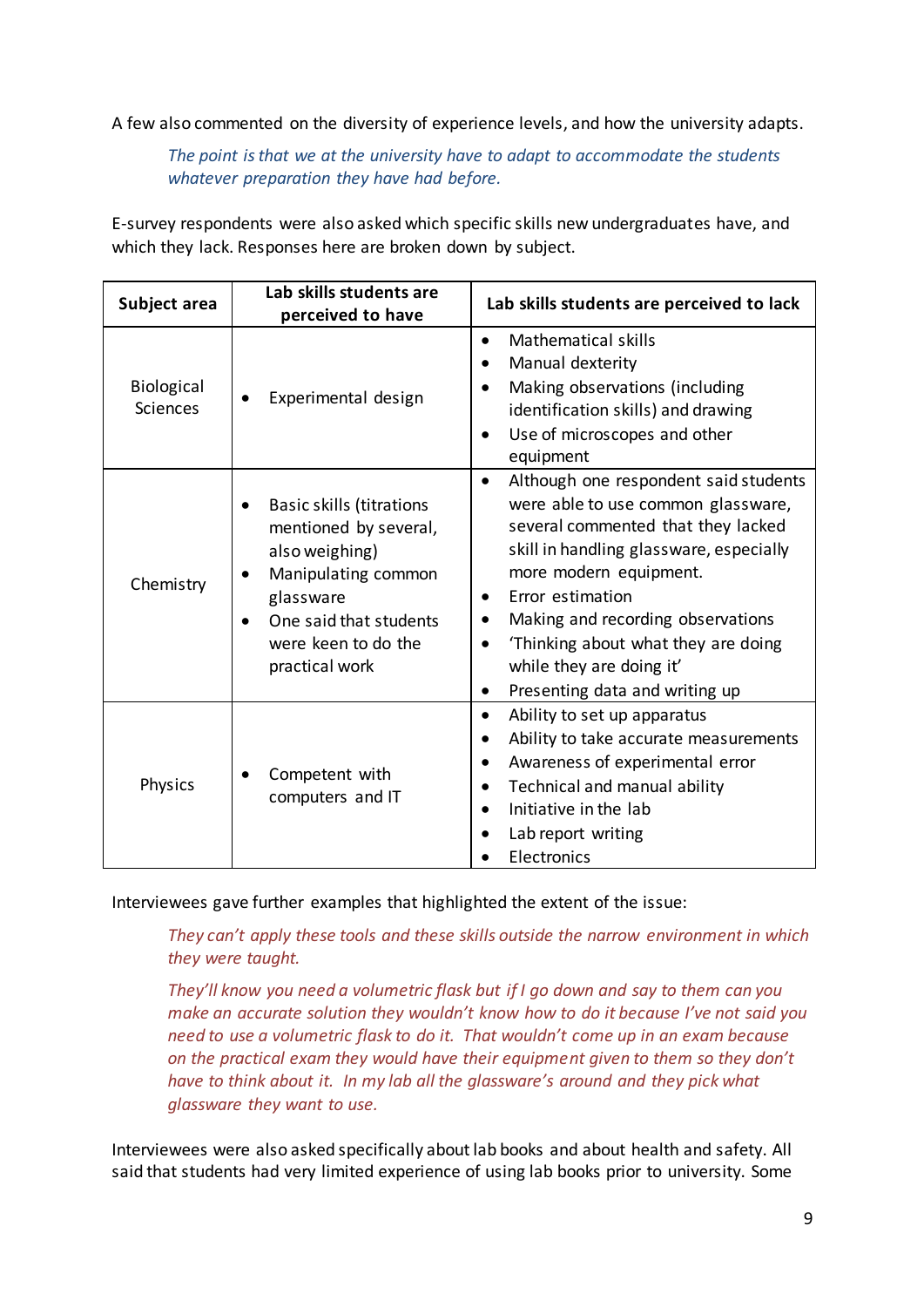went on to say that they would not necessarily expect students to have come across this way of working at school.

*We certainly get students that come here and they know how to do a lab book and it's great but the majority of them don't. They've not really come across it and it isn't their fault, it's something that's not expected at that level really.*

Health and safety concerns were also explored with interviewees and the lack of skills was not seen to have much impact because this is such a high priority in the lab. A few reported that extra measures taken to help students perform well in the lab (especially in building confidence) also helped promote health and safety.

#### <span id="page-9-0"></span>**Confidence**



Again, respondents that said they 'don't know' were removed from the sample for this question. No e-survey respondents felt that new undergraduates are confident in the laboratory when they arrive at university. Some felt that this was to be expected and hadn't changed much over time.

#### *This is fairly general, and was the case when I went to uni in 1993 too!*

Most linked lack of confidence to students' limited experience with practical work prior to university. Some also commented on students' desire to find the 'right answer' at the expense of an appreciation of the experimental process.

*They seem to have less and less hands on experience at school and in the home. They find it difficult to diagnose and think through problems and are quick to blame equipment rather than their own technique.*

*Confidence in this context comes from being familiar and competent with lab skills, as they have done little practical work at school they cannot be expected to be confident.*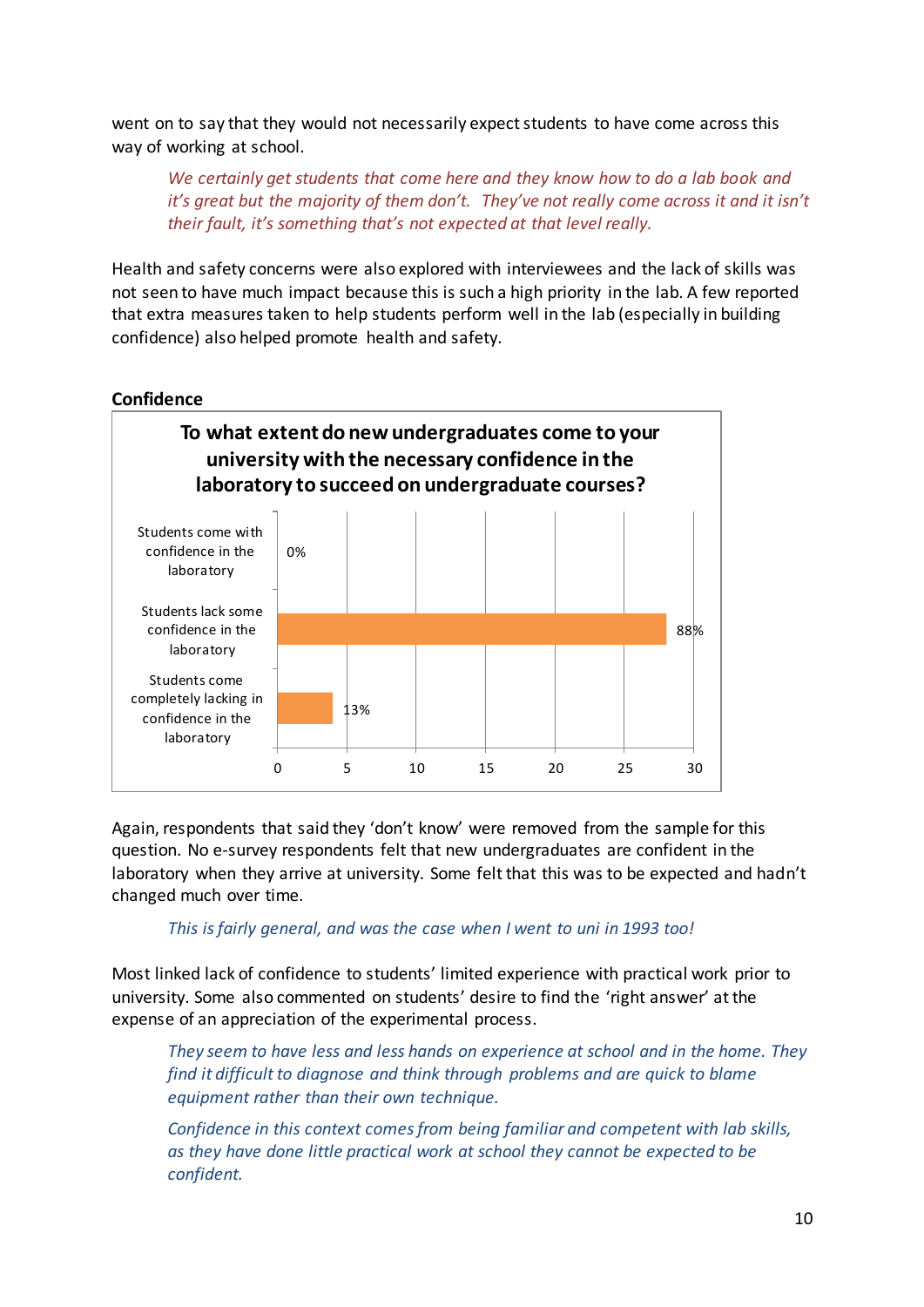The interviews allowed the e-survey findings to be explored in greater depth. All interviewees reported a deficit in skills of new undergraduates, but were keen to stress that they did not see this as the fault of the students. Those that taught in the lab had sought feedback from students on their lab work at school. They reported hearing that some students had done very little practical work at A level.

*When I've said to them have you done practicals before? What they'll say is yeah we've watched a video, we never actually did anything or the teacher demonstrated something at the start of the lab or the ones where they've had practical exams have said yeah the only time we did a practical was we did a mock practical and then we did the same practical in the exam, so they just don't have any experience of actually being in a lab doing chemistry.* 

Interviewees speculated that the cost of equipment in school, non-specialist teachers lacking confidence, the relatively low proportion of marks available for demonstrating lab skills and limited technician support could all be factors that dissuaded teachers from running practicals. Many also commented that they felt increasing pressure for exam results meant that teachers and students focused on marks at the expense of understanding or problem-solving. While most highlighted a lack of practical work at A level as the main factor, a few noted that changes at GCSE level also had an influence.

*If the students are not doing some of the academic material at GCSE then how can they be expected to launch straight into things at A Level? You have to give them the foundations to make sure they understand it. So you might be starting at a slightly different level and you can't say that the GCSEs are bad because they're not, they're good but it's just that the coverage is different and maybe they're not as well prepared for an A Level in chemistry.*

For biologists, wider entry requirements may also be a factor that contributes to students' lack of skills.

*Unfortunately maybe a third to a half of ours haven't done chemistry. So it's that broader base I think you'll see in the background for biologists than you will for chemists … I think perhaps there's a higher proportion now coming in who have only done two sciences rather than three or there's been a move towards things like geography or psychology which are not as experimental in their nature.*

E-survey respondents were asked whether students from state schools had better or worse skills than students from independents schools, and whether students from England/Wales or overseas generally had better skills. Many found it difficult to differentiate as they were unaware of students' backgrounds or because it depended on the country in question.

When asked about state/independent schools, 20 (61%) did not know if there was a difference, 10 (30%) felt that students from independent schools had better skills and 3 (9%) felt there was not much difference. This was largely put down to the independent sector providing more opportunities for practical work, and potentially having more confident specialist teachers. However, several pointed out that this was not necessarily true of all independent schools.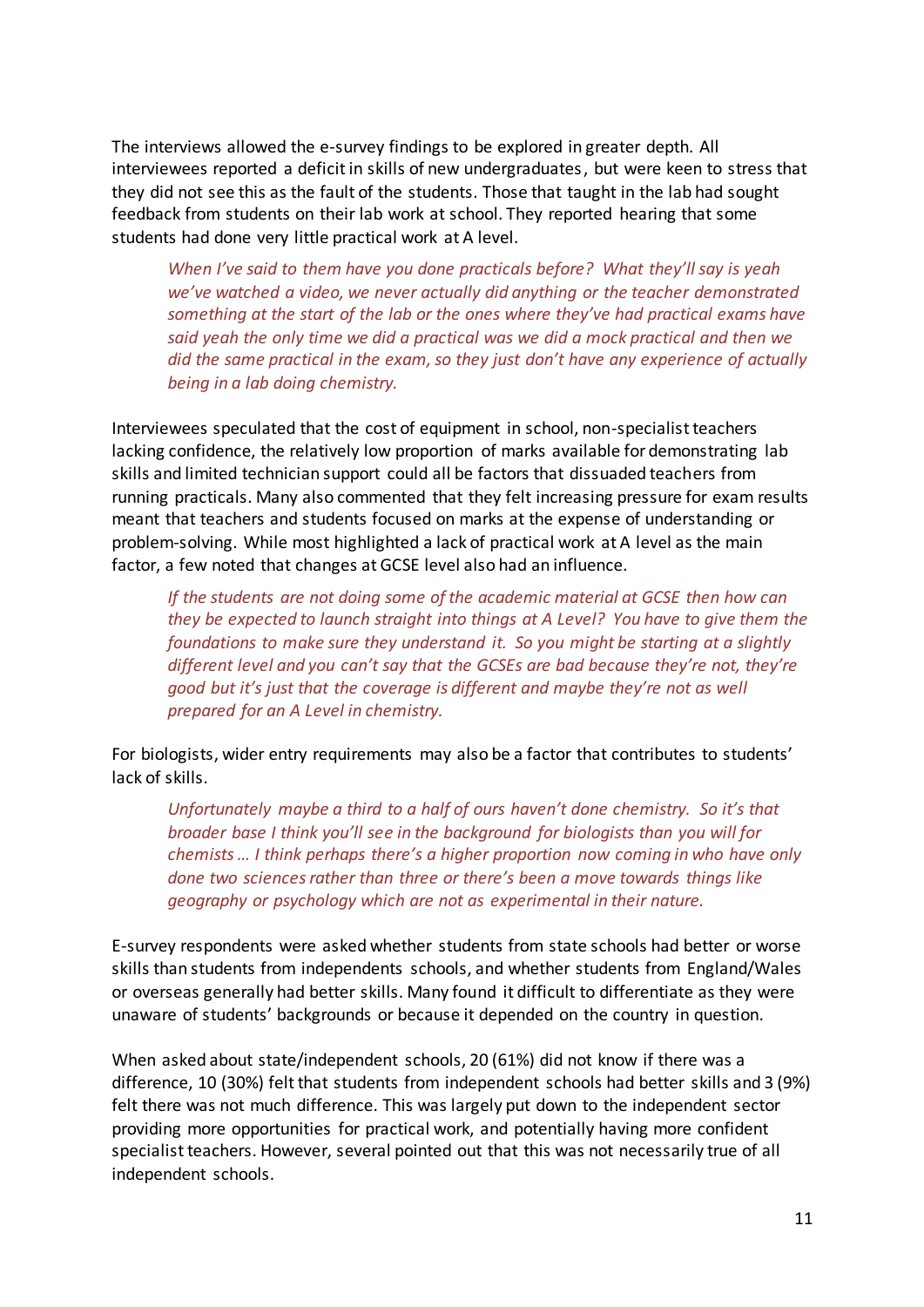We see very few undergraduates from independent schools. What really makes the *difference is the quality/dedication of the teacher and the support within the school/college for science teaching. For example, some schools really encourage their students to take part in enrichment activities (e.g. workshops offered by Universities such as ourselves) and some teachers find it extremely difficult to get permission from senior management to bring students out of school.* 

Interviewees also drew distinctions between schools that did different amounts of practical work, rather than differentiating between state and independent schools.

*We've got some schools that do a practical a week and I could name you some local schools where I know they do fantastic stuff, their kids love it, they arrive bright eyed and bushy tailed and it's not a problem. But we've got other places where they only do what they have to do for the ISAs. So they do like two practicals a year.*

Two thirds of respondents (65%) were unsure whether there was a difference in lab skills among students from England/Wales and overseas. Two (6%) felt that students from England/Wales had better skills, three (9%) felt overseas students' skills were better and 7 (21%) felt they were about the same.

*Very variable. Students from some countries are clearly well prepared, others less so. Overall non-UK students are probably about equal to UK students.*

#### <span id="page-11-0"></span>**Changes in levels of lab skills**

Respondents were asked:

#### *Over the last five years, have you noticed a change in the level of laboratory skills among new undergraduates entering your university directly from the English/Welsh school system?*

*By 'laboratory skills' we are referring to the ability to work with apparatus effectively. We do not include experimental planning or data analysis etc. in this definition.*

Responses were:

- 0 (0%) felt the level of laboratory skills had improved among new undergraduates
- 10 (29%) felt the level of laboratory skills had stayed the same
- 20 (57%) felt the level of laboratory skills had declined among new undergraduates
- 5 (14%) said they did not know

Many respondents reported a decline, although some said it had taken place over a longer period than the last five years.

*Many students are telling us that they have done no practical work at school so they struggle with basic skills like using a microscope, with which they previously would have had some experience. Although I would say the decline has taken place over a longer period than 5 years.*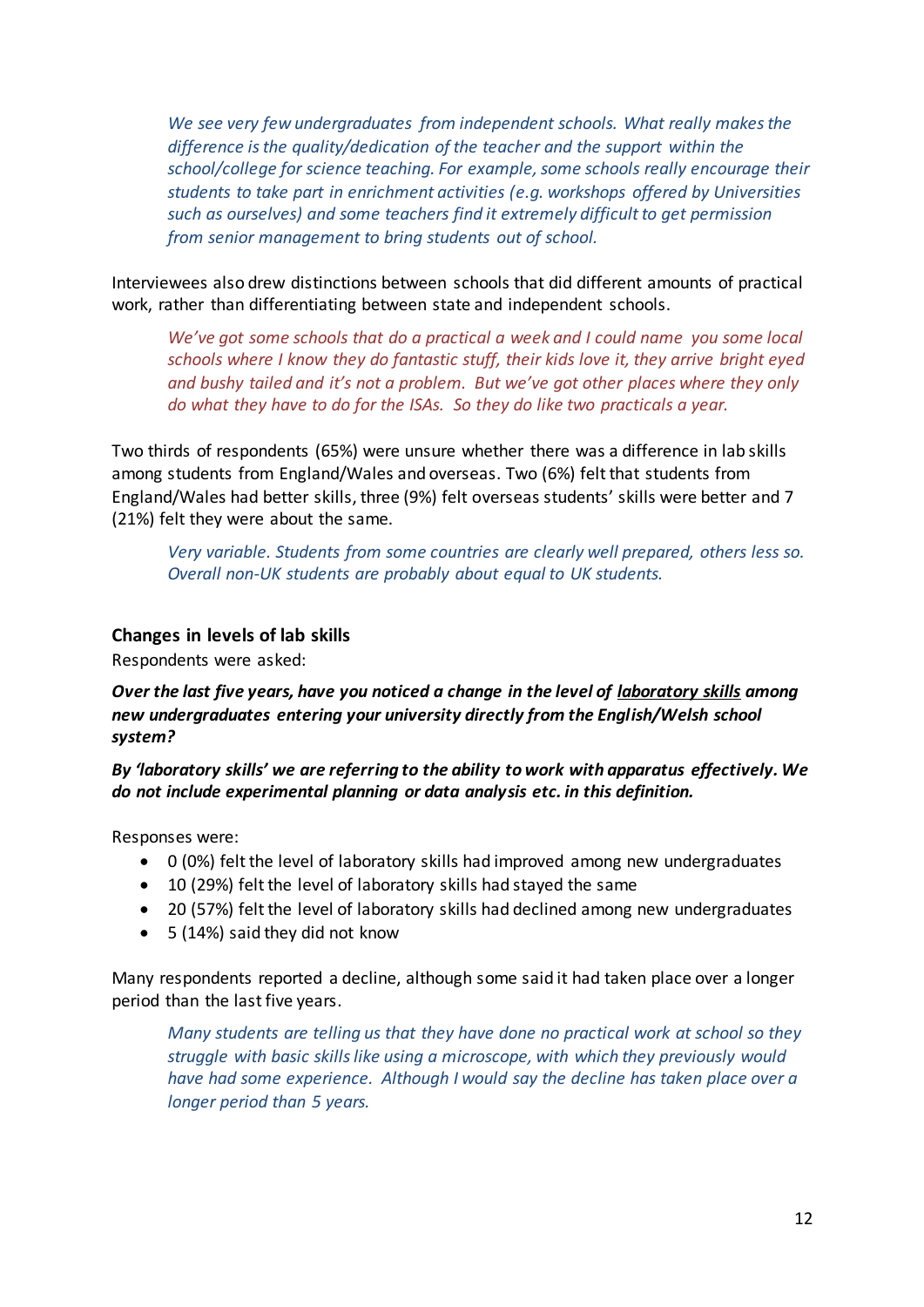As indicated by the quote above, many respondents reported students telling them they had done little or no practical work at school, and that this had been replaced by teacher demonstrations or videos.

*Many of them claim to never have carried out an experiment only watched teacher/videos of. Most of them have no idea how to act in a lab or where to even begin when carrying out an experiment, i.e. no idea what equipment is called,*

A lack of confidence and ability to work independently were also raised by some.

*Lab skills have fallen precipitously and this has been accompanied by a loss of confidence among students in what they can do and a drop in their ability to work without specific and very detailed instructions.* 

A few also described how this changes once students reach university.

*Students are nervous about practicals when they come to University, but they really enjoy the practical once they get settled in.*

A similar question was asked later in the e-survey, when respondents had reflected on the types of skills students had/lacked and their confidence levels. It asked whether respondents felt there had been a change in the general level of lab skills, confidence in the lab, or specific skills for new undergraduates over the last five years. They were asked to describe any changes.

There was an interesting divergence here. Some respondents stated that there had been no change, while others felt there had been a strong decline. A few said that the change had been taking place over longer than five years. Many referred to their comments in earlier parts of the survey. Comments included:

*Not that I have noticed in my teaching.*

*Five years is too short a time period. 15-20 years yes, I believe there is a difference.*

*Although it fluctuates from year to year it is noticeable that at entry students lack confidence in the lab, and the situation is getting worse.*

*As mentioned before, the amount of experience in the lab varies quite dramatically. On the whole, it seems that less practice is gained in schools these days. Whether this is due to health and safety concerns, finance or lack of appropriate facilities, I cannot say.*

Most of the interviewees (all but two) felt that new undergraduates' skill levels were getting worse. Of these, some felt that the decline had been slow and steady for a long period of time (10-20 years) while others felt there had been a sharper decline in the last 3-5 years.

*It's been ongoing. It's not something that just switched on in the last five years, I mean my timescale teaching at universities in this country, I guess is around 15 to 20 years and it's been noticeable throughout that period.*

*So from when I first started you might have been talking about one or two students like this whereas I would say now it's a good 60 or 70% of students just have no*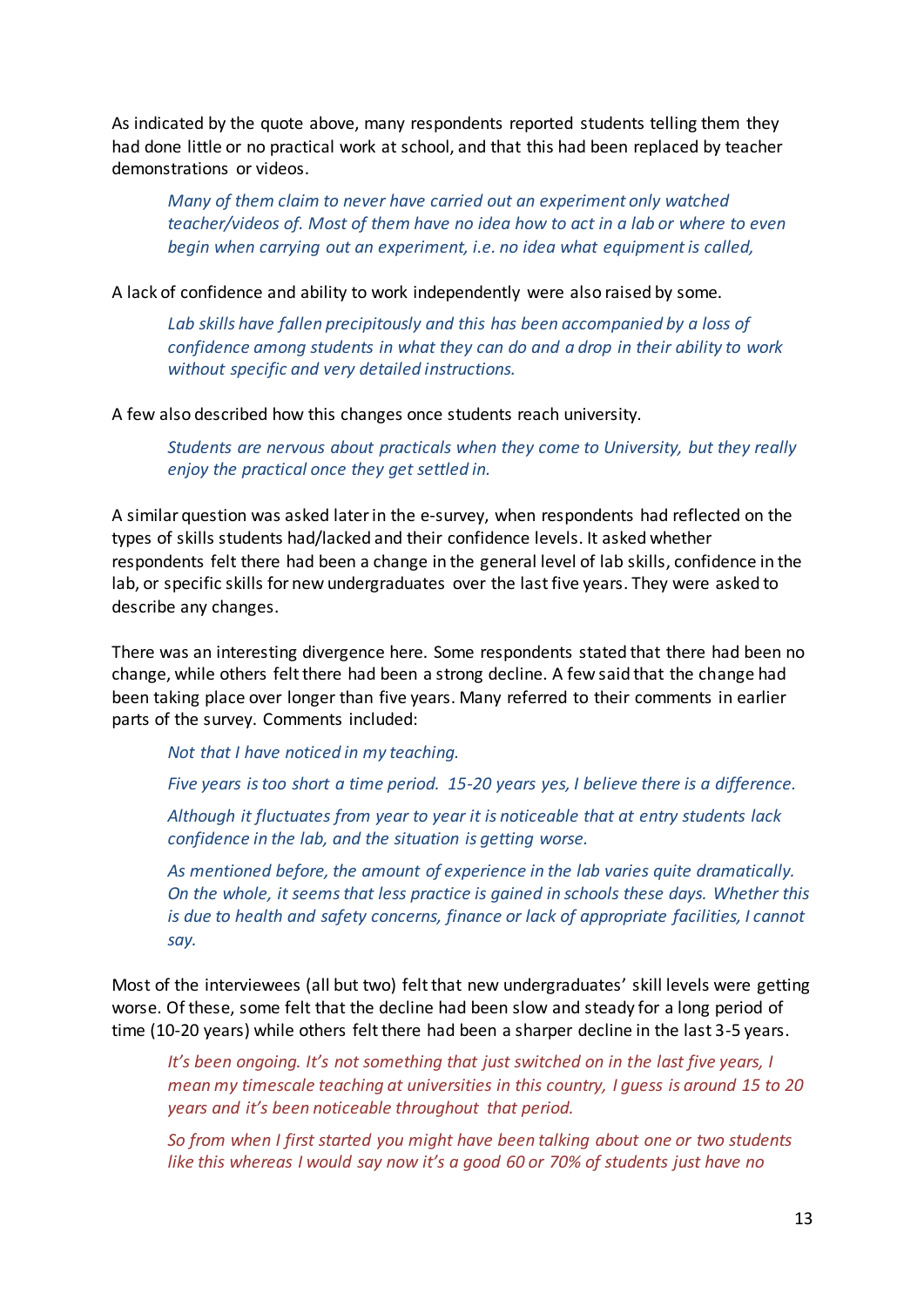*confidence at all of their ability in the lab and it's only getting worse as the time's going on.*

Those that reported little change felt that there had always been a gap between the s kills new undergraduates had and the skills university teachers expected of them. One felt that it was the assumptions about students that had changed, not the students themselves.

*When I first came here I think there was a lot of false assumptions as to what students could do. They used to have this joke that in the first year lab you couldn't hear the sound of the weeping because it was masked by the sound of the crashing glass. They were being asked to do things that were beyond their capabilities and it was very, very difficult for them and so about ten years ago we really notched down the expectation of the practical course a lot and since then my impression has been that they can broadly cope with it.*

Another respondent described how the changes at his institution were in part in response to the changing skill levels, but also about the awareness of them:

*I think it really is the students' needs are changing. I mean we were a bit behind the curve in some senses in that some things have stayed more or less the same for a while whereas the students' needs and abilities have clearly been evolving fairly steadily and so the mismatch between the two has just grown to a level where we needed to do something quite large to match them up better.* 

Some interviewees framed the decline as creating a broader range of skill levels in the student body.

*I think it has stretched out the students in the sense that the brighter ones just catch on so quickly that it doesn't matter much to them that they didn't come in with such strong preparation. But you really notice it in the weaker students that they just haven't had that training to actually have those lab skills and the maths skills and the physics skills.* 

One interviewee felt that the wider range was understandable because they were accepting five times more students now compared to 20 years ago. Others mentioned that it was difficult to differentiate between students given so many now get the top grades at A level.

*All of these students are coming in pretty much with As in maths and physics at A Level and so in fact it's possibly somewhat alarming that the variation is so big. I mean there are a reasonable number of students who've got As in maths and physics who come to university and really struggle with first year.* 

In discussing changes in undergraduates' skills, there was also an issue with some comparing lab skills of students now with their own experiences as students, rather than their earlier experiences as teachers. This means that the decline may be over-emphasised in some cases. However, I would say there is strong enough evidence for a decline in skills even taking this into account.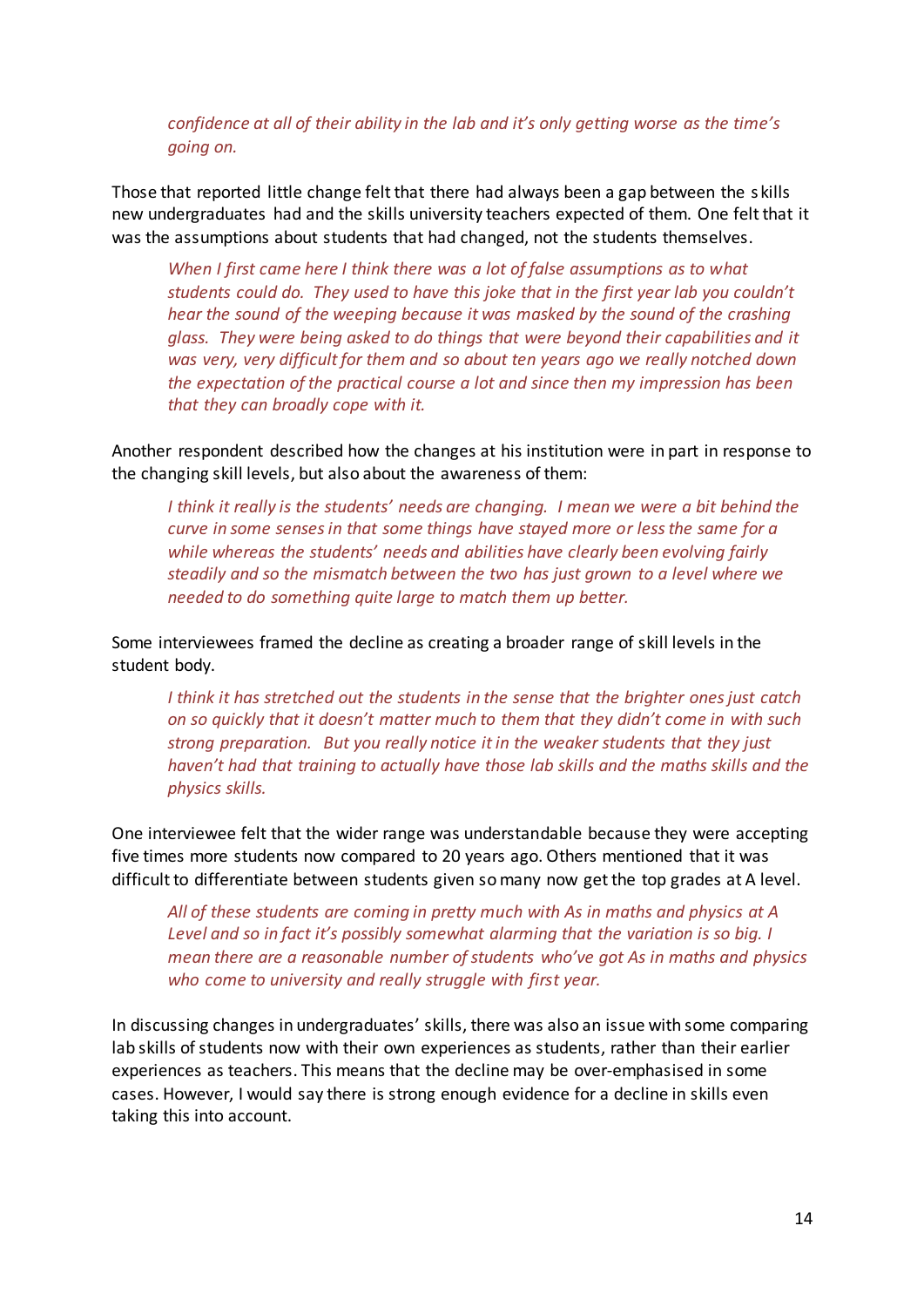### <span id="page-14-0"></span>*3.5 Steps taken to address the lack of skills*

The e-survey asked whether respondents had made any changes to lab-based teaching in their departments in response to the lab skills that new undergraduates bring with them. Most listed changes they had made, although for some of the responses it was unclear whether these were in response to changes in the levels of undergraduates' skills, or general improvements in teaching and learning.

Nine e-survey respondents reported ways that experiments had been simplified for undergraduates, e.g. by providing more detailed instructions, removing more complex experiments/material, reducing the number of experiments or including instructions on basic techniques.

*We have redesigned the whole first year course - removing much of the material previously taught and starting at a lower level and with much less expected in each class*

*The difficulty of the experiments have steadily been made easier by having second years perform experiments formerly done by first years, etc. or removing the more complex part of the experiments like flash column, GC use, etc.*

One interviewee described this as moving towards a more 'school-like' pedagogy.

*We've kind of displaced the university entry level into what would be entry into our second year. So we've ended up teaching our first year students more and more like school children and then what we've found paradoxically then is we find that they get hit by the transition from our first to second year.* 

Seven respondents described an increased focus on basic or core skills in the early years of their degrees.

*I have made substantial changes in our first year laboratory in the last five years. We are beginning to focus down on experiments that focus on core skills whereas we would have commenced with more sophisticated experiments in the past.* 

Three respondents commented that they had always had a focus on basic skills at the start of their courses, so this had not changed. However one interviewee felt that the foundation course had become increasingly important.

*It's required to do the foundation lab which gives standardisation of skills across the board. I don't think that has changed over the years; there has always been a range of skills from students from different backgrounds. It's fair to say that it's more important now than ever before. I've only been here two years, but talking to my predecessor he says the course is more and more important as we go along because people just don't have that experience at school.*

One respondent described how changes coming in next year would mean more basic skills are taught in first year, but that more complex experiments would also be introduced to further extend students' knowledge and skills.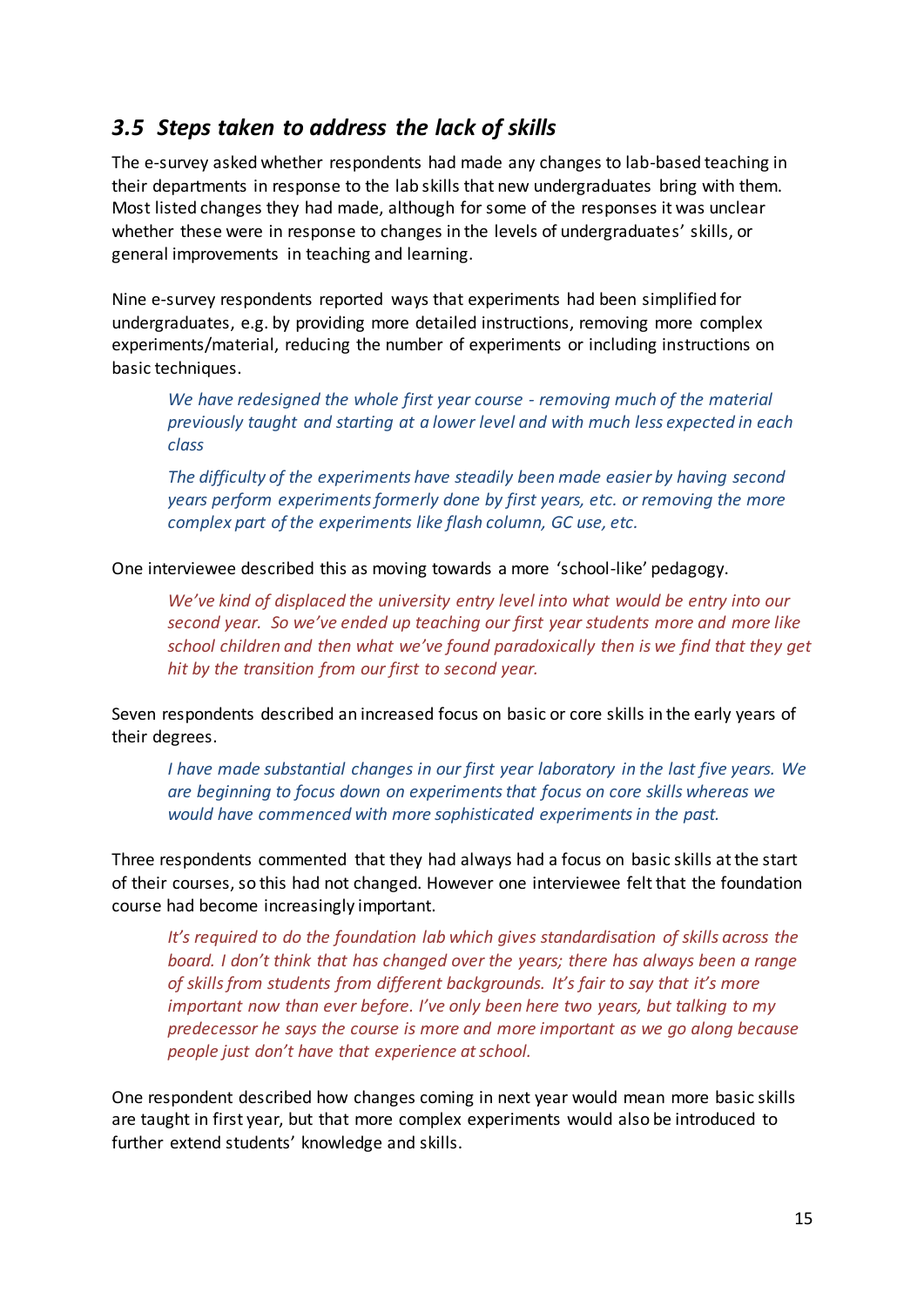*From next year we have completely redesigned our lab course for year 1. It has been extended to last year round and will contain additional introductory experiments to improve our students basic lab skills. Additional more complex experiments have also been added to better prepare the students for future years of study and to improve links to lecture courses.*

A few also commented that more time was allowed for first year labs or basic techniques within them.

*Reduced the number of exercises we give the students in some labs to allow them longer time to grasp the simple techniques.* 

*Originally maybe ten years ago we might have expected to spend half an hour just revising with them the use of microscopes and then move on to look at plant cells and do things like scientific drawings and so on. Whereas now we might spend an hour and a half or two hours on the microscope stuff and then still have students at the end of that being confused about what they're doing and then not really getting onto looking at plant cells and looking at crickets and what have you.*

Four respondents mentioned the introduction of online pre-labs where students could familiarise themselves with an experiment and its equipment before the practical itself. These were seen as helping students develop better skills, but it was unclear whether they were introduced specifically to address a decline in skills, or simply to make the most of new opportunities for teaching and learning.

*Our prelabs include videos of the techniques being used in any given practical, theory videos and an online quiz. These have been very helpful in increasing confidence, although there's no substitute for real lab experience.*

Three e-survey respondents commented on changes in the way that demonstrators are deployed to offer support. Two reported employing more demonstrators and one said that demonstrators are required to work more closely with students.

*We have also had to increase the number of demonstrators in some practicals to help students struggling with skills*

For some interviewees, the changes were in direct response to changes in levels of student skills. For others, they were linked to periodic reviews of teaching (that in turn responded to student needs) or based on new or good teaching practices, such as the introduction of elearning or online pre-labs.

*We're identifying how to teach well and so our teaching methods are improving.*

*Some students have a fear of the lab and online pre-labs help them. They are able to view pictures of the equipment beforehand and they give them a better idea of what they're going to be facing when they come in to the lab.* 

One interviewee had been through a large review recently where the input of a secondary school teacher had been valuable.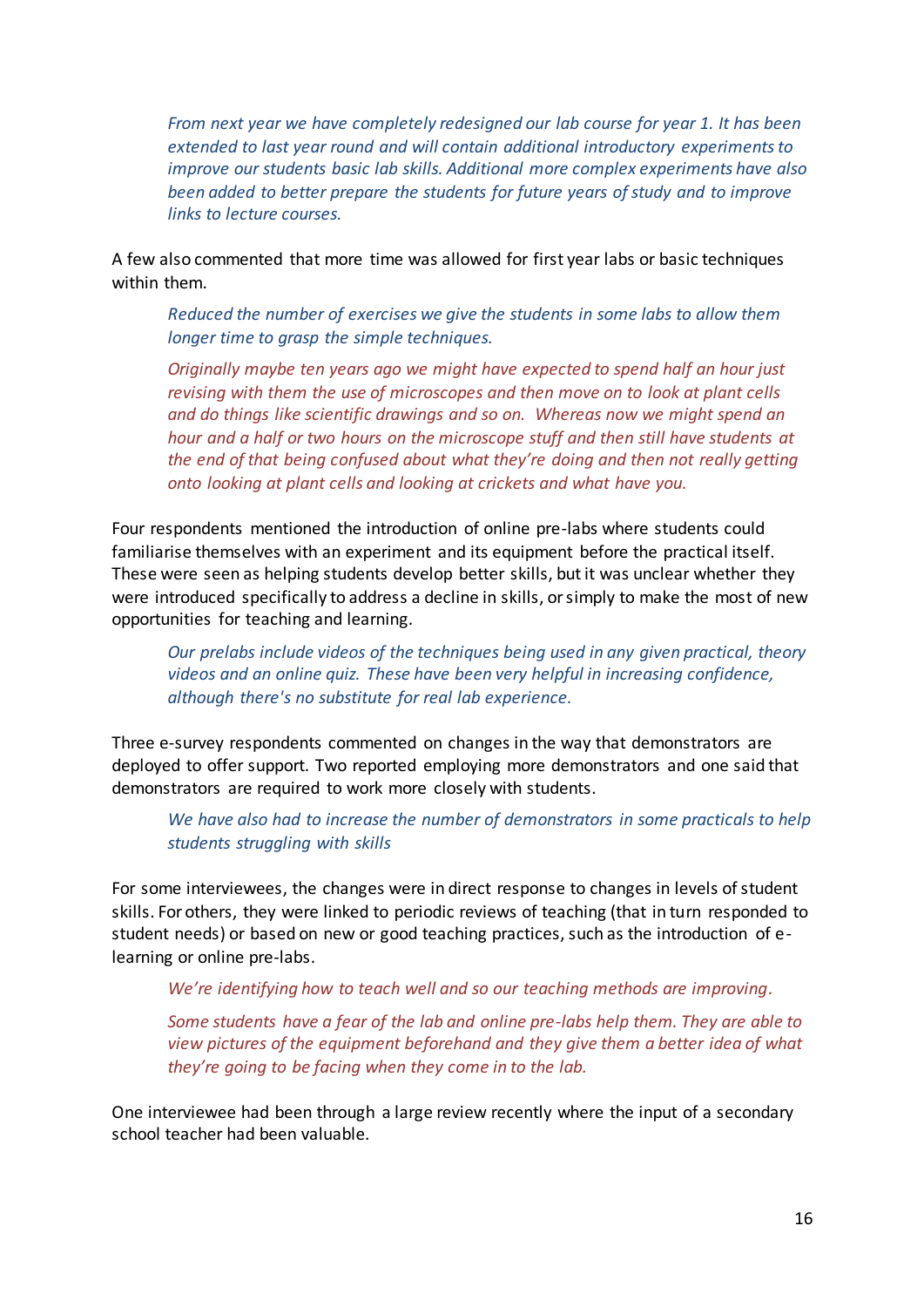*We do a major course review every five years or so, so this was just the latest of the major course reviews but we did it in a rather more major way than we usually do in that we actually for example we had a school teacher seconded to the department for the year and she helped out in lots of things.* 

This process had opened his eyes to how science is learned in school and major changes to the way labs and other courses were taught were made as a result. One or two other respondents reported having good links into the secondary education system and this was seen as very helpful in responding to new undergraduates' needs.

*We can deal with it because we know what to expect, we do a lot of schools work. Having that broad knowledge keeps us aware of issues and we seem to be able to get them up to the level we want.*

So it appears that three factors interacted to stimulate the changes:

- A deficit and (for some) a decline in students' lab skills perceived by university teaching staff
- Lecturers' improved awareness of how difficult the labs were and/or their awareness of students' skill levels
- General improvements and new/good practices in teaching and learning.

#### <span id="page-16-0"></span>*3.6 Impacts of changes on degrees*

The final survey question asked:

#### *Are there any other ways that new undergraduates' lab skills affect the courses, students and/or staff in your department?*

Many respondents reiterated points raised earlier. However four respondents suggested that the lack of skills had an impact on project work undertaken later in the degree course. These comments were:

*Progress through the lab course is to an extent set back by the poor standard of skills among the intake. This has a knock-on effect on the types of experiments, and their complexity, that we can offer in the later years of the degree.*

*It is now quite unusual for a student project to be of sufficiently high calibre to lead to a publication in a refereed journal.*

The interviews were an opportunity to find out whether university teaching staff thought that changes in lab skills had any impacts on the quality of the degrees students eventually obtained. We expected that interviewees might be reticent to comment on this, but they spoke quite frankly about it.

Some felt that the changes they had made across their teaching (but certainly including labs) naturally had an impact on the level of the degree that their students would leave with.

*I mean it makes sense to start from where they are and not have a big mismatch between what we assume they know and what they actually know and then we want*